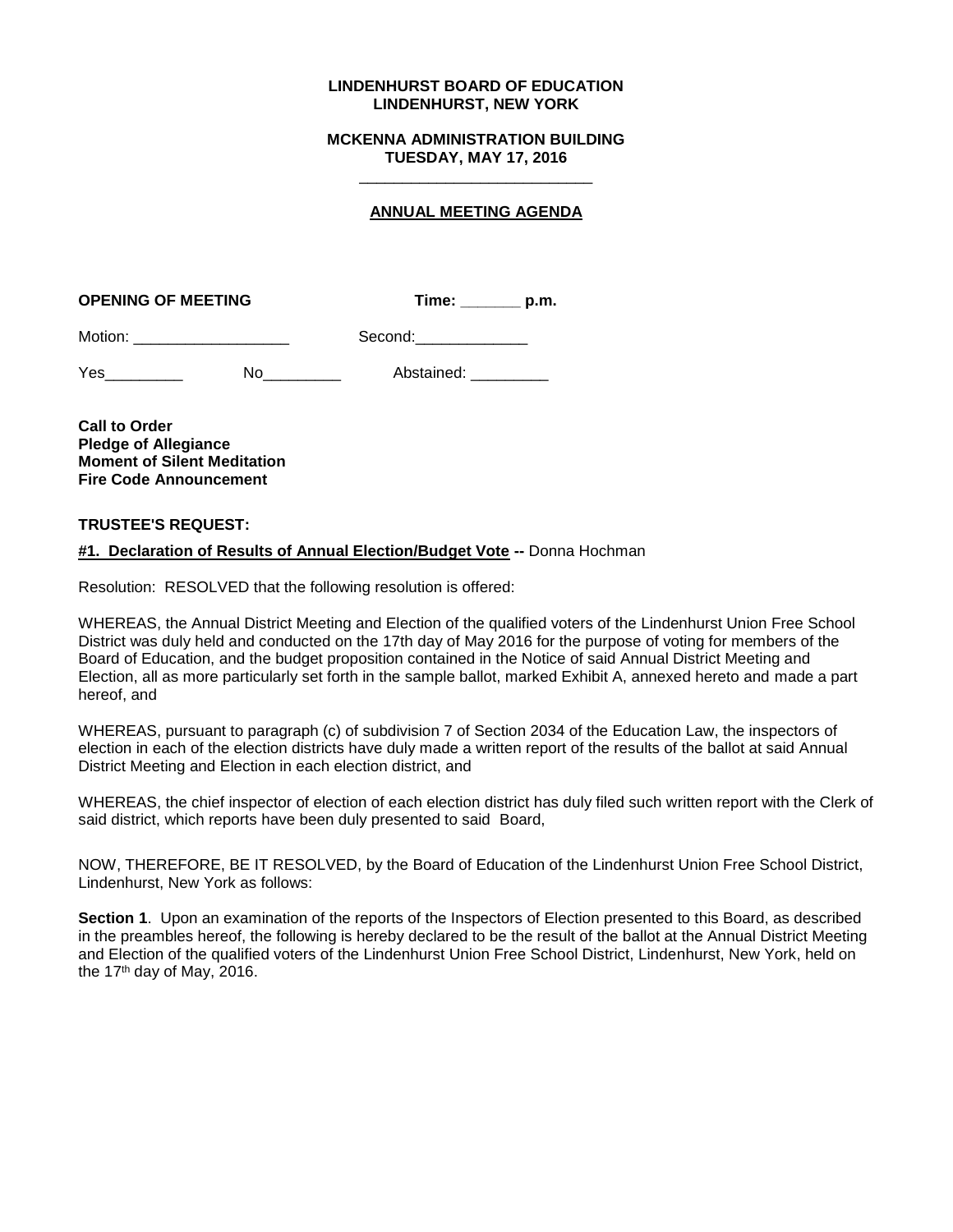|                | Office of Member of Board of<br>Education, 3 year term,<br>July 1, 2016 to June 30, 2019,<br>last incumbent, Linda Aniello:     |                                     |              |
|----------------|---------------------------------------------------------------------------------------------------------------------------------|-------------------------------------|--------------|
|                | <b>Candidates</b>                                                                                                               |                                     | <b>Votes</b> |
|                | Linda Aniello                                                                                                                   |                                     |              |
|                | Office of Member of Board of<br>Education, 3 year term,<br>July 1, 2016 to June 30, 2019,<br>last incumbent, Edward A. Langone: |                                     |              |
|                | <b>Candidates</b>                                                                                                               |                                     | <b>Votes</b> |
|                | Edward A. Langone                                                                                                               |                                     |              |
|                | Office of Member of Board of<br>Education, 3 year term,<br>July 1, 2016 to June 30, 2019,<br>last incumbent, Robert Vitiello.:  |                                     |              |
|                | <b>Candidates</b>                                                                                                               |                                     | <b>Votes</b> |
|                | <b>Robert Vitiello</b>                                                                                                          |                                     |              |
|                | Votes in Favor of<br>Proposition                                                                                                | <b>Votes Against</b><br>Proposition |              |
|                | (Budget)                                                                                                                        | (Budget)                            |              |
| Proposition #1 |                                                                                                                                 |                                     |              |

**Section 2.** In accordance with the foregoing tabulation of the vote at the said Annual District Meeting and Election, it is hereby determined and declared that Linda Aniello, Edward A. Langone, and Robert Vitiello were duly elected as members of the Board of Education to serve from July 1, 2016 to June 30, 2019; and that Proposition #1 Louis by a majority of the qualified voters of the Lindenhurst Union Free School District present and voting at said Annual District Meeting and Election.